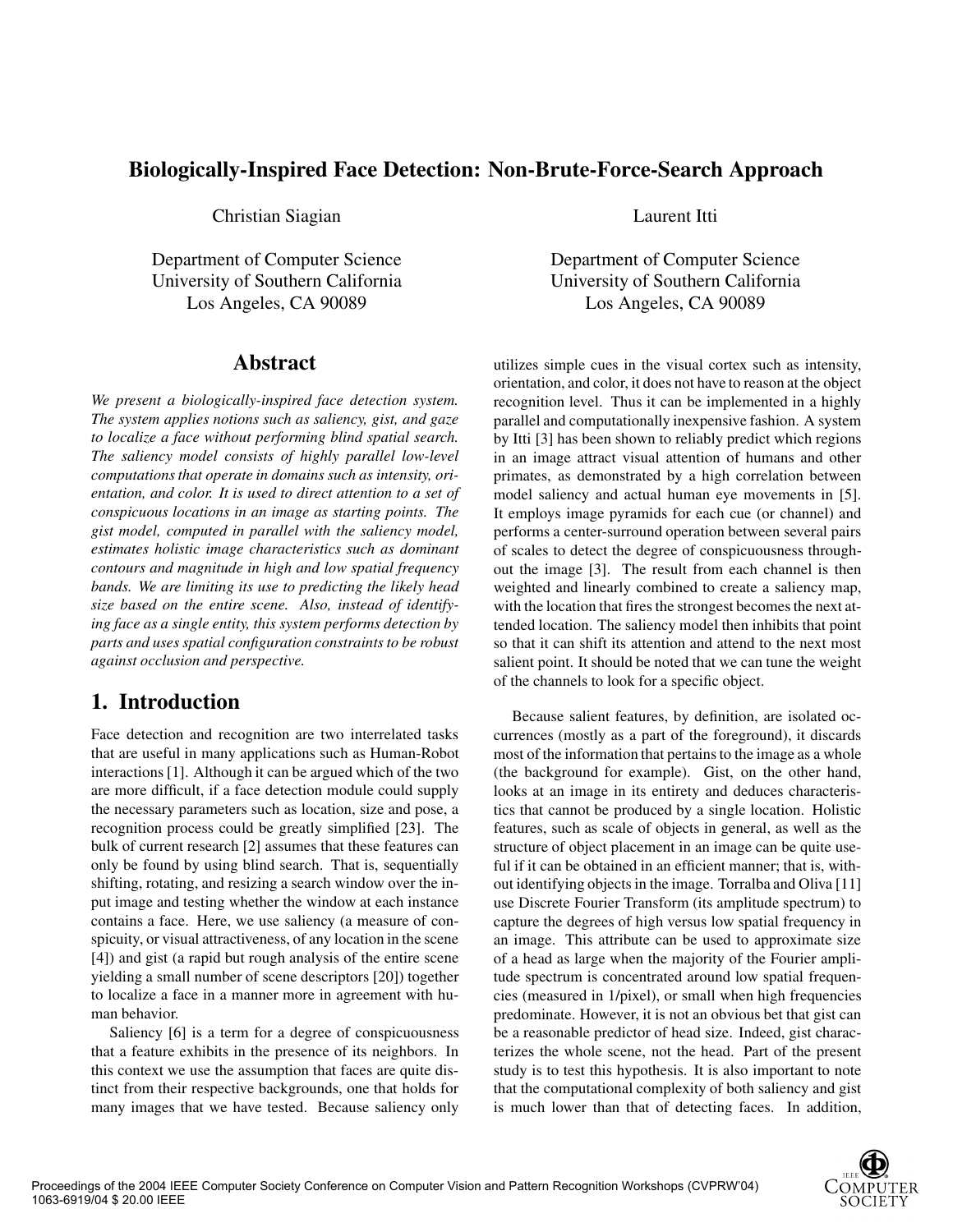saliency and gist alone are not specific to faces.

Thus given some idea of the approximate size of a face and its whereabout, we can concentrate on a specific and limited-sized region. In the system presented here, the detection process is accomplished by identifying face parts and the configuration between them. Detection by parts has a built-in advantage of being robust against occlusion. Using the most salient location as a starting point we can move about its neighborhood, testing whether we have found a part and shift focus accordingly. Because we are limiting ourselves to finding faces, each part can help direct us to point toward the most promising direction so as to accumulate more information. This system uses several threelayer neural networks with backpropagation, each outputs a probability value of the likelihood that its respective part is detected.

In the event that a salient location is not a face, the subsequent recognition by parts will almost assuredly wander aimlessly about the region before stopping because of lack of progress. The system then proceeds to inhibit the region just searched before asking the saliency module to supply the next most salient point. A problem occurs when that salient point is within a close proximity to the face (reasonable enough to expect the system to successfully localize the face) although not on the face. Because of a lack of initial cues when attending off face locations, the gaze module can veer away from the face. This can become a bigger issue when a portion of the face is included in the inhibited region. In general, this process can be difficult because here we are trying to move about a neighborhood efficiently to identify the region without having the slightest idea what the region context is. The system may require an extended knowledge of where the face is with respect to body parts such as neck and torso.

#### **1.1. Previous Work**

There is an abundance of face detection approaches in the computer vision literature. Most of them assume that in order to find faces the process has to be done exhaustively. Approaches from simple template matching to neural networks have been quite successful in limited domains. Rowley, et al. [15] have implemented a planar rotation invariant neural network based face detection which uses a series of networks to first rotate (potential) faces to their upright position before hypothesizing the selected region. Later on, Schneiderman and Kanade<sup>[17]</sup> expand the domain to 3D (in-space rotation) using statistical methods in the form of a series of histograms. An approach by Turk and Pentland [21] utilizes Principal Component Analysis for feature extraction and come up with what they called eigen-faces to classify faces as well as identifying individuals. In addition work by Osuna, Freund, and Girosi [13] built a face finding system using a support vector machine.

### **2. Implementation**

The following figure 1 illustrates the schematic of the system and where the different modules discussed above fits in together.



Figure 1: The architecture of the face detection system

#### **2.1. Gist Model**

For gist, we implement a sub-system adapted from recent work by Torralba and Oliva [11] by applying a Discrete Fourier Transform to the whole image. Discrete Fourier Transform can provide information such as dominant contour, orientation, and frequency. Given that the information is holistic, the dimensions of the image can be decimated to reduce amount of data to be computed. Just by comparing the Fourier transform of two images we can predict a difference in high-level characteristics. Figure 2 is an example of the Fourier transform comparison of two images where the first one is contains predominantly higher frequency signal while the second one contains more of the lower frequency signal. For illustration purposes, the Fourier amplitude spectra represented below have been gamma-corrected to emphasize low-amplitude components.

To define a set of features describing the resulting Fourier Transforms, we apply a bank of log-Gabor filters to localize the activities of different ranges of frequency at various orientations. By performing a dot product between a single filter and the Fourier Transformed image we produce one feature. By the convolution theorem, convolution by a log-Gabor filter in the intensity domain is reduced to a point wise product of the Fourier-transformed image and the Fourier-transformed filter in the Fourier domain. Using five different frequencies at eight different orientations, forty features altogether are now available for classification. The following figure 3 shows how the filters look like in the Fourier domain.

The classification process is implemented using a series of three-layer neural networks with back propagation. The system keeps a pyramid (decimated by a power of two) of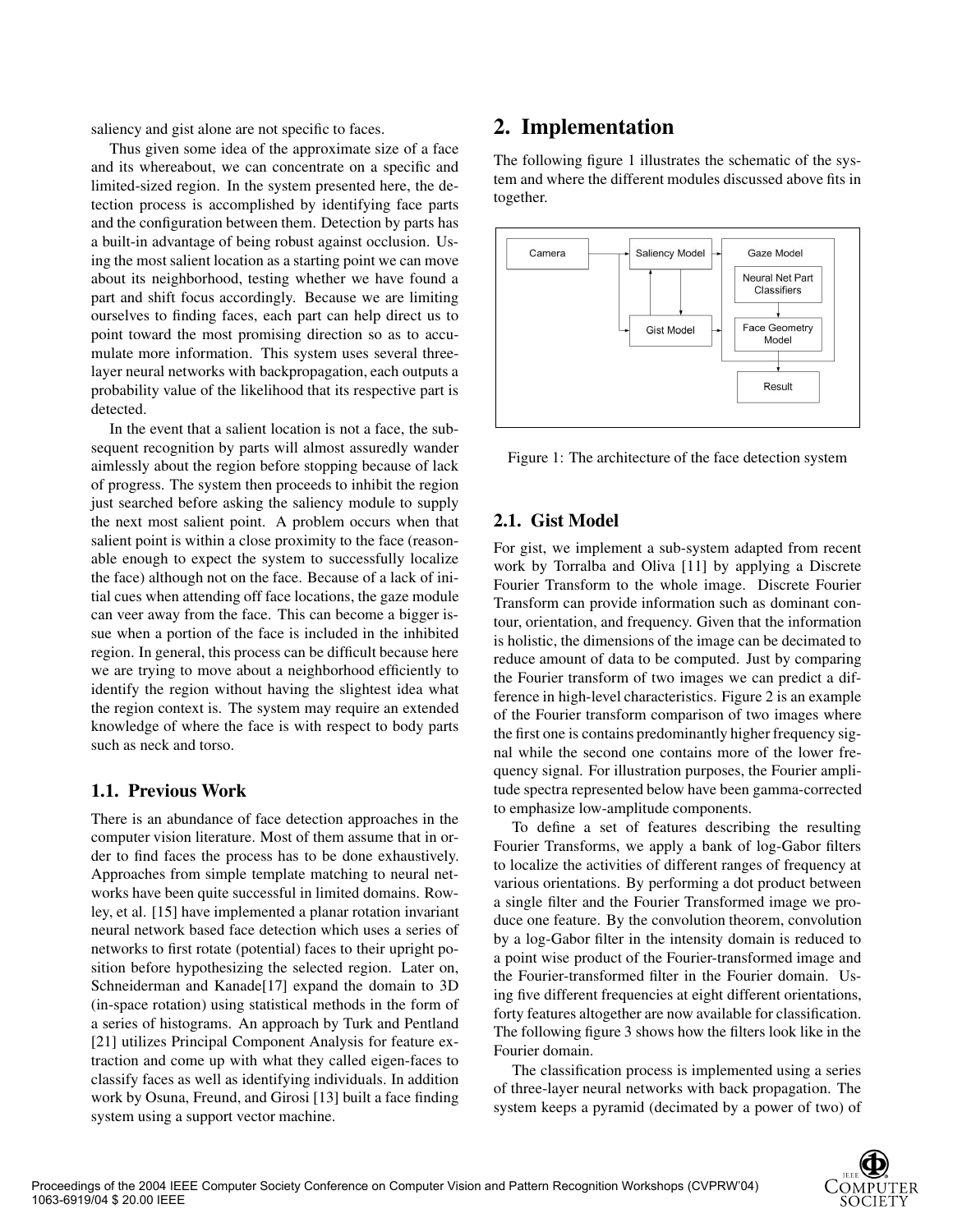

Figure 2: images with their corresponding Fourier Transform

|    |             |                                           | $\mathbf{v}$ |  |
|----|-------------|-------------------------------------------|--------------|--|
| ۰. |             | $\sim$ $\sim$ $\sim$ $\sim$ $\sim$ $\sim$ |              |  |
|    |             |                                           |              |  |
|    |             |                                           |              |  |
|    | <del></del> |                                           |              |  |

Figure 3: Fourier amplitude spectra of the log-Gabor Filters used to extract features from the Fourier Transform

the input image. The network considers the first five level and outputs of the likelihood a face is detected at each level. Figure 2 shows two different scale levels with the figure above at a lower level than the figure below because objects (including the faces) appear at higher resolution.

#### **2.2. Saliency Model**

As stated in the introduction, salient locations are identified by applying center-surround operation on various low-level cues in the visual cortex, weighted and summed together. Further details for the saliency model can be found in [3]. Since the input is limited to black and white images, the weights of the color and motion channel is set to zero. We do not tune the weight of the channels for faces for it does not seem to improve the results because face has quite a contrasting appearance from different point of views. The following images (Figure 4) show that the faces in the image are captured quite well using the saliency model without priming.



Figure 4: Trajectory of salient points of a few images

#### **2.3. Part Detection**

We use parts such as eyes, nose and mouth because, aside from being distinctive and stable, their identification only requires an edge cue. This is because when these parts are convolved they have the appearance of an edge. Studies from developmental vision show that infants demonstrate an innate predisposition towards face-like configurations (not necessarily a face) involving shapes resembling eyes, nose and mouth without the use of texture or color even within days of when they were born [18]. This suggests that those three parts may hold a special key to face detection. In addition, these face parts can point us to a specific direction to

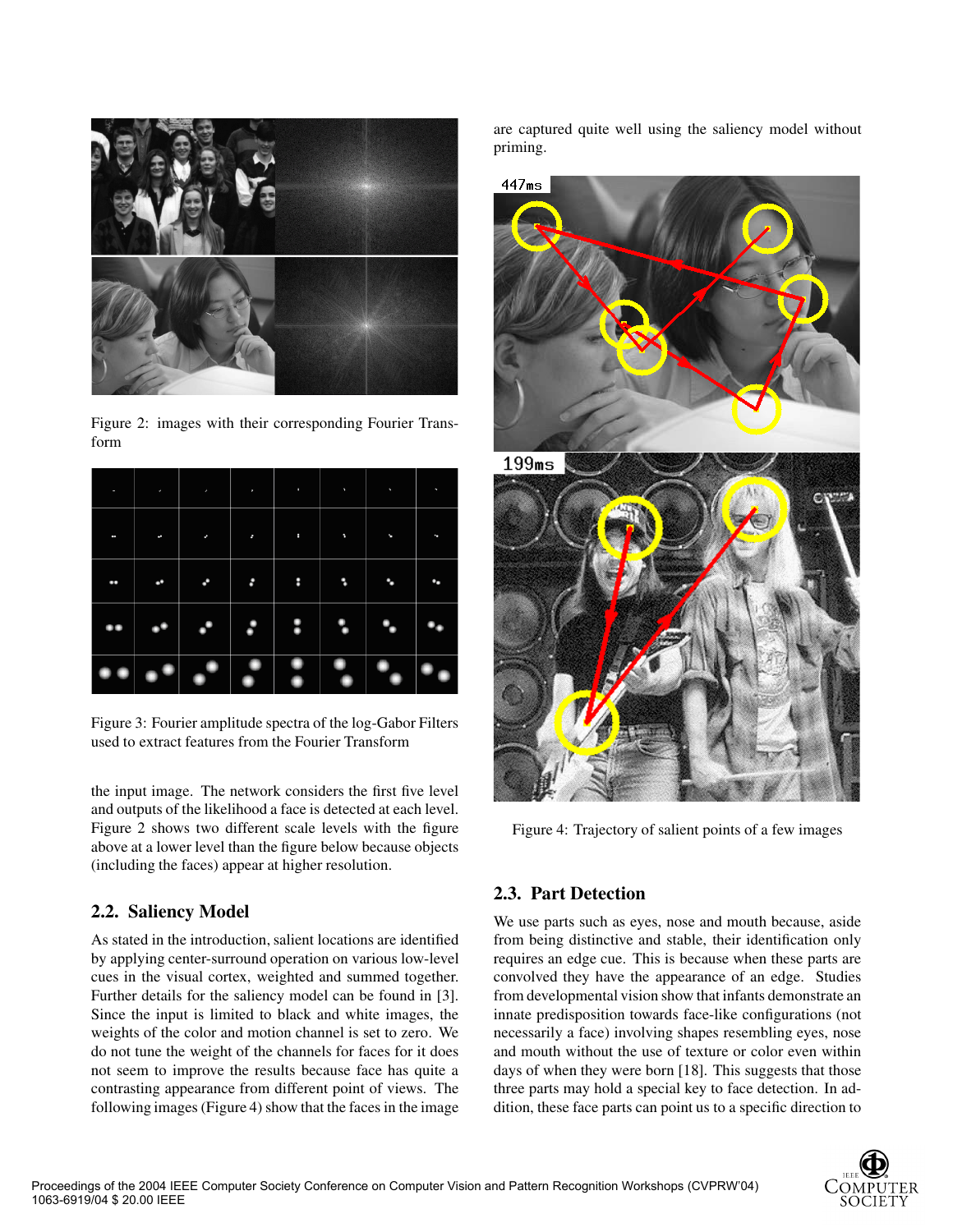find other parts as opposed to regions such as forehead or cheek, in which the next part can be attached in any direction in the case when the face orientation is unknown.

In practice, the part detectors are the one aspect that directly affects the performance of a face detection system. It is imperative that these modules give a reasonable estimate (probability) of whether a part has been found in a certain location. In our system, each part is detected using a three-layer neural networks with back propagation. Pattern matching using neural networks is easy to implement because all the designer needs to do is to find the target and distraction patterns. Some care is required to make sure all the border cases are included and overall coverage of the domain is accomplished. One difficulty with using neural networks is that whenever the network gives an incorrect classification, there is no way of knowing which way it is biased towards; the probability landscape is unexplainable. However, false positives are not so much a problem as false negatives because at each successive step the system will reevaluate the correctness of the previous estimate. Pattern such as faces [15], letters of the alphabet [7] and roads [14] have all been successfully detected by neural networks.

Illumination variation is a persistent problem in using neural networks classification, especially when using straight intensity information. Some preprocessing techniques such as histogram equalization [15] is usually applied to raw values. In our system, we subtract the image with its mean intensity and divide the result by its standard deviation. In addition, instead of using the intensity values, we use its Gabor filter outputs to be in agreement with the Visual Cortex. The orientation channel in the Saliency model, which utilizes Gabor filters to localize salient edges, provides these information. A stipulation about detection by parts: the face has to be big enough so that most parts are distinguishable. In addition, instead of inputting a whole image window, we select certain points within the window to reduce the input size to the network. This is similar to the set of landmark points within a deformable graph by von der Malsburg [25], although his work also involved accurately localizing individual landmarks using dynamic link matching. We experience that our results do not suffer by approximating the landmark point locations for it is able detect a part even when the window is not lined up correctly. Figures 5 shows a result when inputting each window in an image to each network. We use approximately a total of 200 negative and positive samples for each part. Note that in actual operation we only run the detectors on points suggested by the gaze module, about twenty points per attention shift.

### **2.4. Overall system**

Putting it all together, the system starts by using the saliency module to direct itself to the most salient point of the image at the scale (in the image pyramid) estimated by the gist



Figure 5: The resulting neural network based eye, nose and mouth detector

module. It then searches for face parts locally within a radius of the size of a face model. The system has a model that specifies the size of each part as well as their relationship. The size of the face model with the parts at the right configuration is 40 by 50 pixels. The parts itself has varying size from the smallest (eye) being 12 by 6 pixel to the largest (nose) being 14 by 20 pixels.

Once arriving at the most salient location, we select a few local salient points. Subsequently, when some parts are detected, additional context points are also added to the list. Context points are likely locations of parts given that a part is already confidently detected. Using a probabilistic grading, the next local attended point is the one that shows the most promise. By promise, the one that has the highest part probability multiplied by the probability of the connected part (found previously) and their geometrical relationship probability. Currently, the system only considers a binary relationship of two parts. This relationship can be expanded to ternary or even more complex grouping. The system will

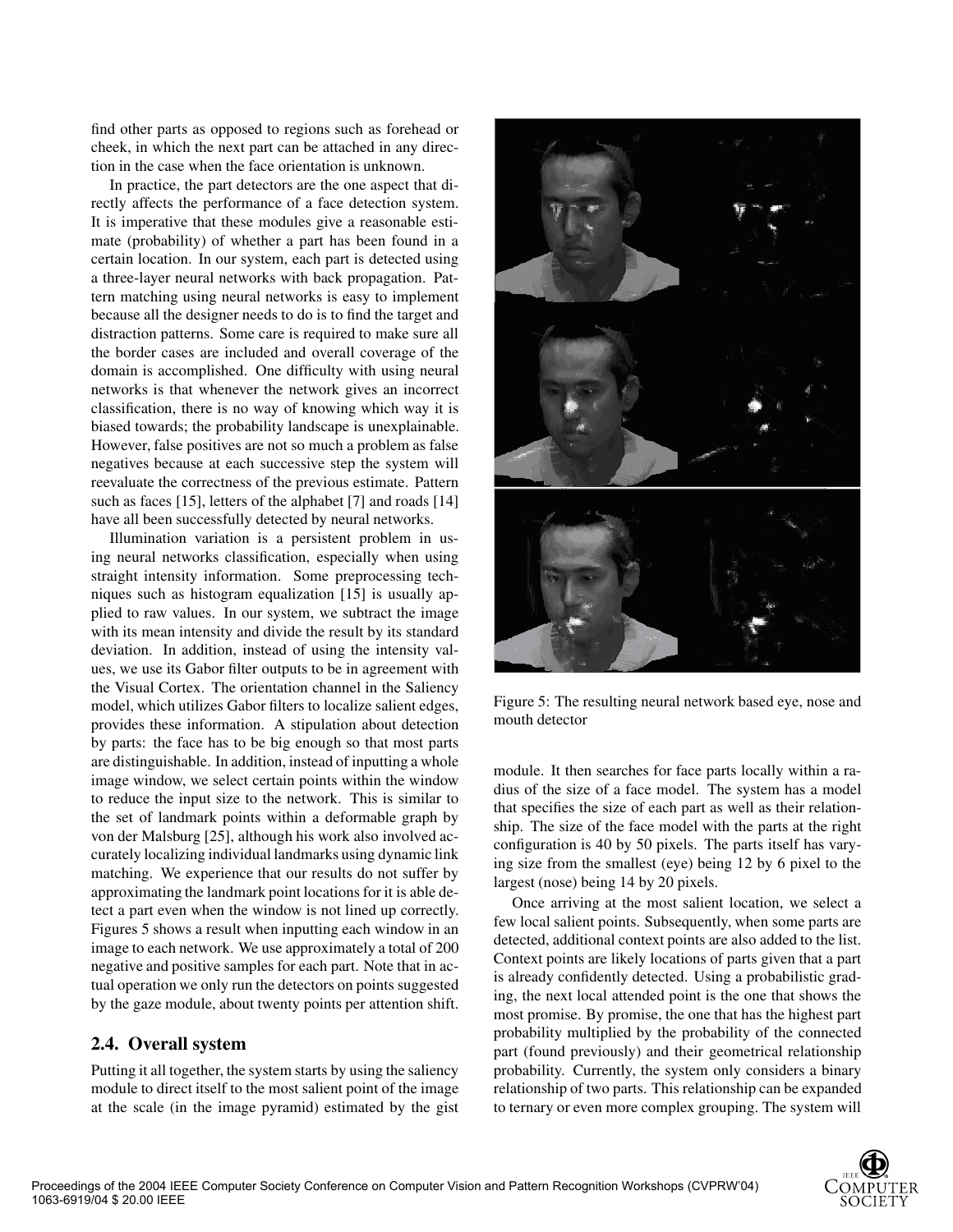

Figure 6: Step by step detection of a face.

continue to shift focus until we do not make progress or a face is found in which case we can inhibit the region and find another face. Figure 6 illustrates the steps the system performed to discover a face. Note that this is the third most salient point (after the upper forehead and the shirt). One thing to notice is that the candidate points at each step are selected only with respect to the last attended point to minimize duplicate hypothesis. This aspect can also be improved by considering all the previous attention points as well as using a heuristic to improve local coverage.

### **3. Results**

The straight-forward way to test the overall system is by using a series of unconstrained images of people and keeps track of the mistakes, false positive and negative. Currently, however, we have only tested the overall system with a series of isolated face images. Although the system remains true to the main promise that it is not doing a blind search. First off, we will test the system in details by evaluating the performances of each module. Afterwards we will assess the overall system.

#### **3.1. Saliency Model**

Table 1 displays the success percentage of the saliency model to locate a face in fifty randomly chosen images. The first three rows (total included) are a comparison between images of a lot (more than five) versus a few (less than five) people. The last three rows (total included) compare a set of images of big (with respect to the image size) versus small faces. These two tests uses the same set of images. Among the fifty images, there are 12 images with five or more people and 38 images of less than five people. Among the same set of images, there are 32 images with large faces and 18 images with small faces. After one (noted by a1 in Table 1) and five (noted by a5 in Table 1) means success in detecting a face after one and five attention shifts, respectively.

Table 1 shows that the saliency model is able to direct itself to a point near a human face (in less than five tries) 45 out of 50 times, while locating a spot on top of the face 39 out of 50 times. What is not shown in the table is that the saliency model is not an exhaustive locator. The more faces in the image the more it misses. This is because the more faces in the image the less salient individual faces become. Moreover the smaller the ratio of the head compared to the

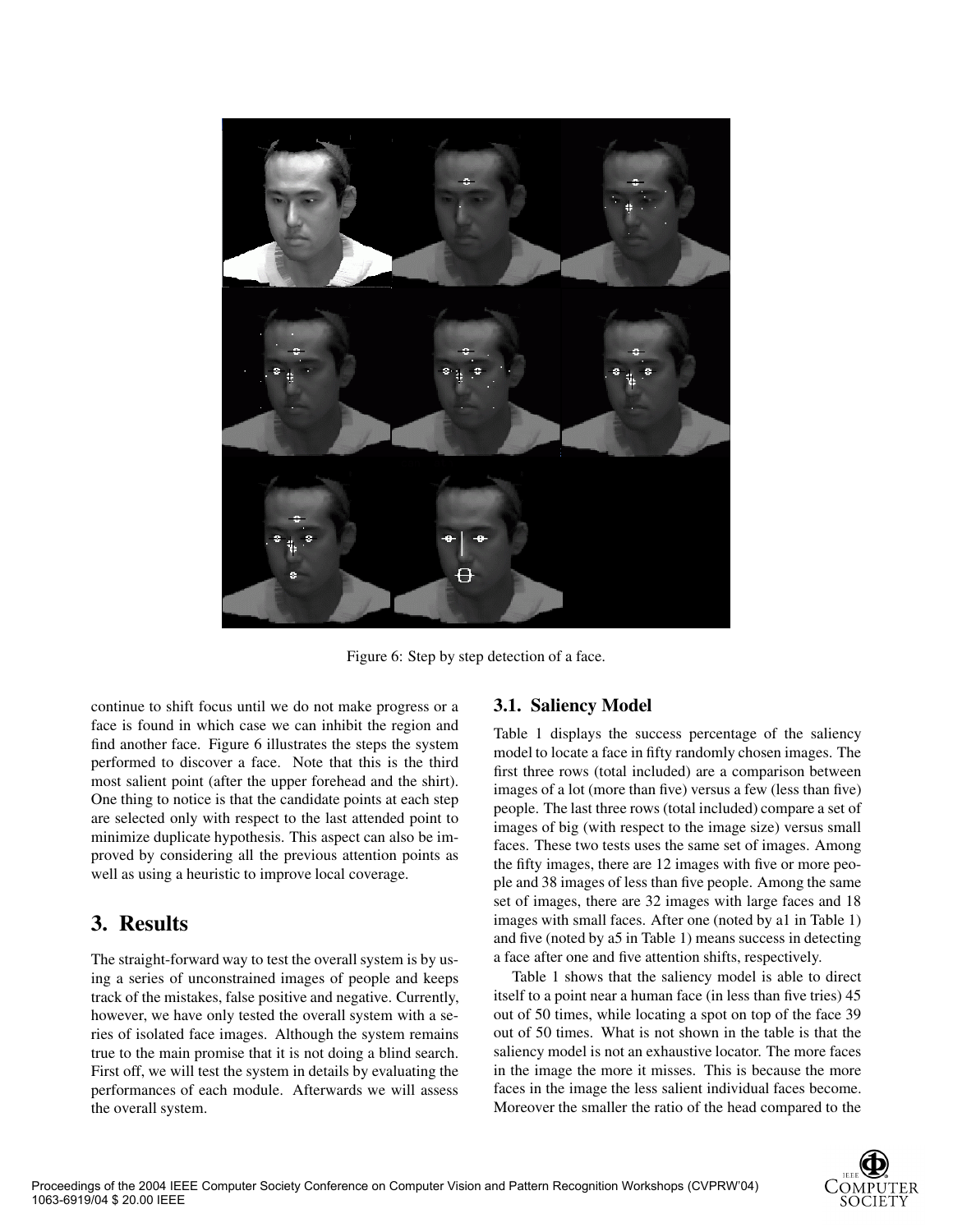|                 | On Face |    |       | Near Face |    |       |
|-----------------|---------|----|-------|-----------|----|-------|
|                 | a1      | a5 | Total | a1        | a5 | Total |
| $\geq 5$ people |         | 9  | 12    | 2         | 8  | 12    |
| $< 5$ people    | 18      | 30 | 38    | 23        | 12 | 38    |
| Total           | 19      | 39 | 50    | 25        | 45 | 50    |
| Large face      | 16      | 27 | 32    | 19        | 31 | 32    |
| Small face      | 3       | 12 | 18    |           | 14 | 18    |
| Total           | 19      | 39 | 50    | 23        | 45 |       |

Table 1: Statistics of Experiments on Saliency Model

| Num Img   Misclass. | $\%$ | 2nd Misclass. | % |
|---------------------|------|---------------|---|
| ാറ                  | .    |               |   |

Table 2: Testing Phase of Gist Module Neural Network

image size, the less likely it will be located.

### **3.2. Gist Model**

Table 2 displays the success percentage of the gist model in predicting the head size given a vector of features from the images Fourier Transform. We are using 120 random images. The table shows two results, the number of misclassification when using only the prime scale, and when using the top two scales. We can see that the top two gives us a relatively good result (78 percent). There are a few sources of error. The first one is training sample not always perfectly labeled when the actual size of the head is in between two scale levels. The questioned head size is probably closer to one level but labeled as the other. The second source of error occurs mostly in larger head images. What happened is that the details of the face starts to show in which case the higher frequencies become more active and thus the networks misclassify it as a lower sized head.

### **3.3. Part Detectors**

Table 3 shows the part detector testing session. It displays the success percentage of each part detector in detecting its respective face part. Since each neural network outputs a likelihood value, we cut off the classification at .5; anything above is a positive detection. It shows that the part detectors perform very well on the testing sample (less than five percent error). One stipulation is that the testing set contains the same set of people as in the training sample except they

| Part        | Num | Pos. | Neg. | $Err. \%$ | Err. | FP | FN |
|-------------|-----|------|------|-----------|------|----|----|
| Eye         | 377 | 200  | 177  | .04       |      |    |    |
| <b>Nose</b> | 363 | 200  | 163  | .02       |      |    |    |
| Mouth       | 378 | 200  | 178  | .02       |      |    |    |

Table 3: Testing Results of Part Detectors

|     |  | Num Img   Class.   FP   FN   Avg. Sal.   Avg gist |  |
|-----|--|---------------------------------------------------|--|
| 100 |  |                                                   |  |

Table 4: Face Detection Results

are taken at a different pose. The part detectors will work well in general because the inputs are Gabor outputs of images that are already normalized, and thus a particular shape (as long as it is reasonably sharp against a background) in any lighting will look approximately the same. In any case, the system is designed so that the part detector does not have to perform as well as shown above. Thus we believe that this will not be a problem for general face detection task.

### **3.4. Overall System**

With various information avaliable (location and likelihood of parts, likelihood of face size), the culminating step would be putting it together and detect faces. At this point we have tested the system on 100 images of one person from various poses (from frontal to extemely rotated). Table 4 reports the details of the experiments. As we can see, the success rate is 65% with the average of 4.2 saliency points and 1.7 gist prediction needed to localize the faces. Observe figure 7 for some example of the detected faces.



Figure 7: Examples of some of the detected faces

## **4. Discussion**

The main trade-off in assessing the performance of the system is between time complexity versus accuracy and robust-

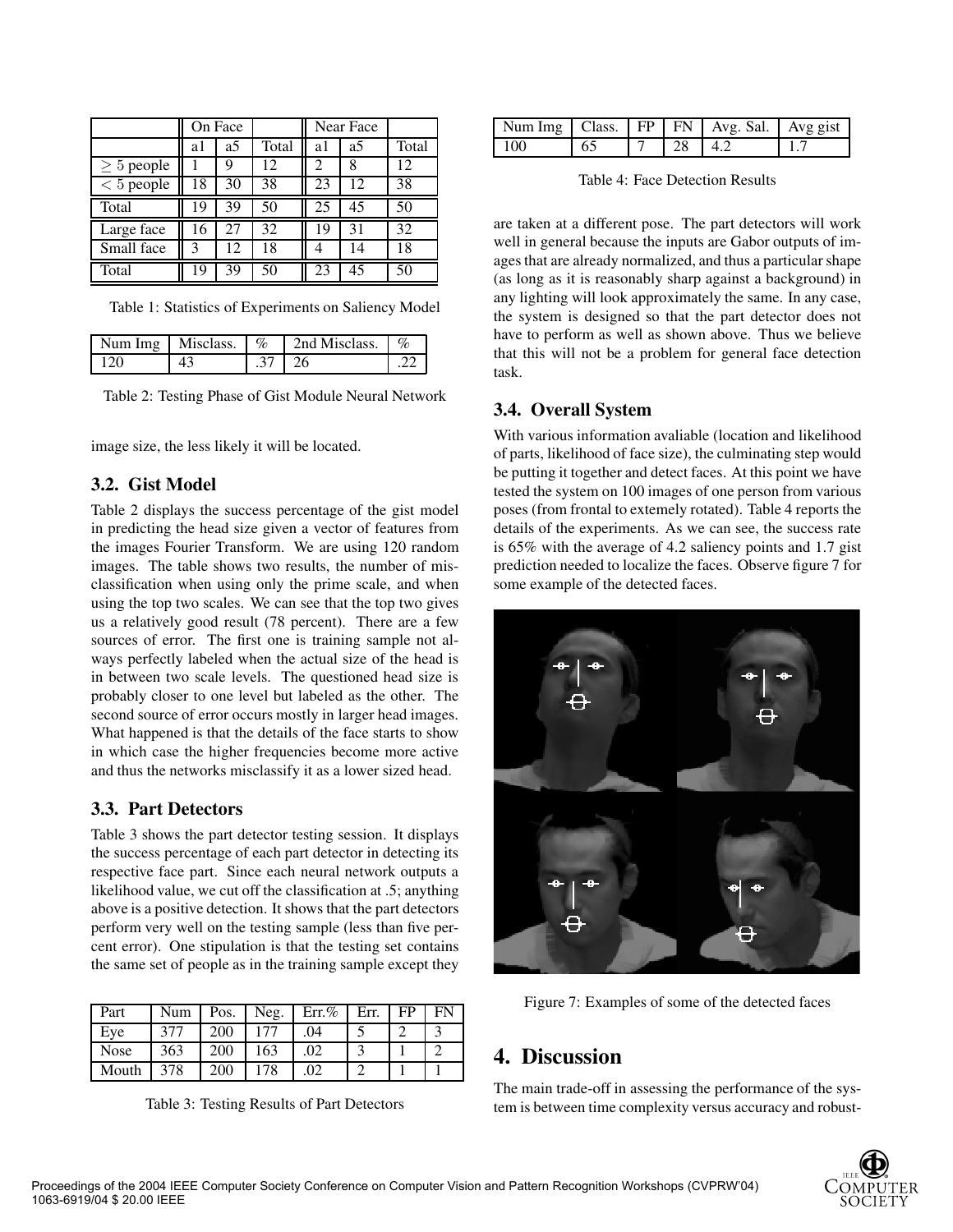ness. In terms of time complexity, we put forth an argument that because the system do not reason in the object recognition level, all the computations are simple and highly operations (both in saliency and gist) and non-exhaustive (as in testing every possible location and scale in the image), it runs much faster than the regular brute-force-search approach.

In terms of accuracy and robustness, we observe that some of the reasons whya face cannot be localized. One is that the face itself is not salient or there are objects that more salient in the image. From the results, we observe that this only happens in less than 10 percent of the time. Also, if the faces are smaller than the model used (40 by 50 pixels), in which case the face parts are not recognizable in isolation, the system also fails. In its defense, the system is designed to find faces and not people. For a smaller sized person, the face is assumed because the head is attached to a human body. In this case we need to extend the system by adding a template of the whole face and a body. Given that the system already covers the remaining larger scale, the even smaller scale of these unclassified faces does not vary as much.

In addition there are more detailed aspects that can be improved. The system is adequate in detecting frontal-view faces, keeping in mind that the parts used are all from the same perspective. When we try to run the system on profile view faces, it does not work as well. This is because the parts do not reliably gives a good probability. It was our hope originally that the selected parts (especially the eye and mouth as they appear to be flat) can be identified from all angles in space using the trained network. A common solution is to create several classifiers from each view, spaced appropriately. The added problem would be that interpolation between views needs to be handled with care.

As for the gist model, we did not come in with a high expectation that it could perform well as a predictor of head size because gist itself characterizes the whole image, not the head. However, it performed above expectation. At this point the gist module takes in the whole image as one with the thinking that it is looking to extract holistic characteristics. We can, conceivably, divide the images into a grid or express the image with more features. For example, a better performance may be obtained by dividing the image into a four-by-four sub-region. Another problem faced by the gist module is the case where the image contains multiple persons in very contrasting depth. The current solution is to set the ground truth of the training set to classify the image as an image with multiple resolutions.

In the end we look back at the events when the salient points do not land directly on a face but nearby. This fact often causes the system to perform a random search with no sense of direction once it directs itself away from the nearby faces. There may be some learning that could be done or heuristics to implement so the local search has more purpose to speed up the exploration process. This would be among the first improvements on the current system.

### **5. Summary and Conclusions**

In this paper we have successfully demonstrated that face detection does not have to be done in a brute-force search way. With the combination of isolated salient cues and holistic information, we can quickly focus on smaller region inside any images. As a result the system has a much faster running time.

It is also shown that the success of a system still comes down to the nitty-gritty templates (or neural network in this case). In order to detect a face from all perspective, the system has to be able to robustly detect eyes and other parts from different views. In addition, difficulties also comes in from the deforming configuration of the face parts in the three-dimension space.

# **Acknowledgments**

I would like to thank professor Christoph von der Malsburg and the Laboratory for Computational and Biological Vision for providing the series of face images used throughout the research.

# **References**

- [1] Fong, T., I. Nourbakhsh, and K. Dautenhahn, "A Survey of Socially Interactive Robots," *Robotics and Autonomous Systems,* 42(3-4), pages 143-166, 2003.
- [2] Forsyth, D., and J. Ponce, *Computer Vision A Modern Approach,* Prentice Hall, 2002.
- [3] Itti, L., "Models of Bottom-Up and Top-Down Visual Attention," *California Institute of Technology. Ph.D. thesis,* Jan 2000.
- [4] Itti, L., and C. Koch, "Computational Modeling of Visual Attention," *Nature Reviews Neuroscience,* Vol. 2, No. 3, pp. 194- 203, Mar 2001.
- [5] Itti, L., "Automatic Foveation for Video Compression Using a Neurobiological Model of Visual Attention," *IEEE Transactions on Image Processing,* in press.
- [6] Koch, C., and S. Ullman, "Shifts in selective visual attention: towards the underlying neural circuitery," *Hum Neuro-biol,* 4, pp. 219-27, 1985.
- [7] Lecun, Y., L. Bottou, Y. Bengio, and P. Haffner, "Gradient Based Learning Applied to Document Recognition," *Proceedings to IEEE 86(11),* 2278 - 2324. 1998.